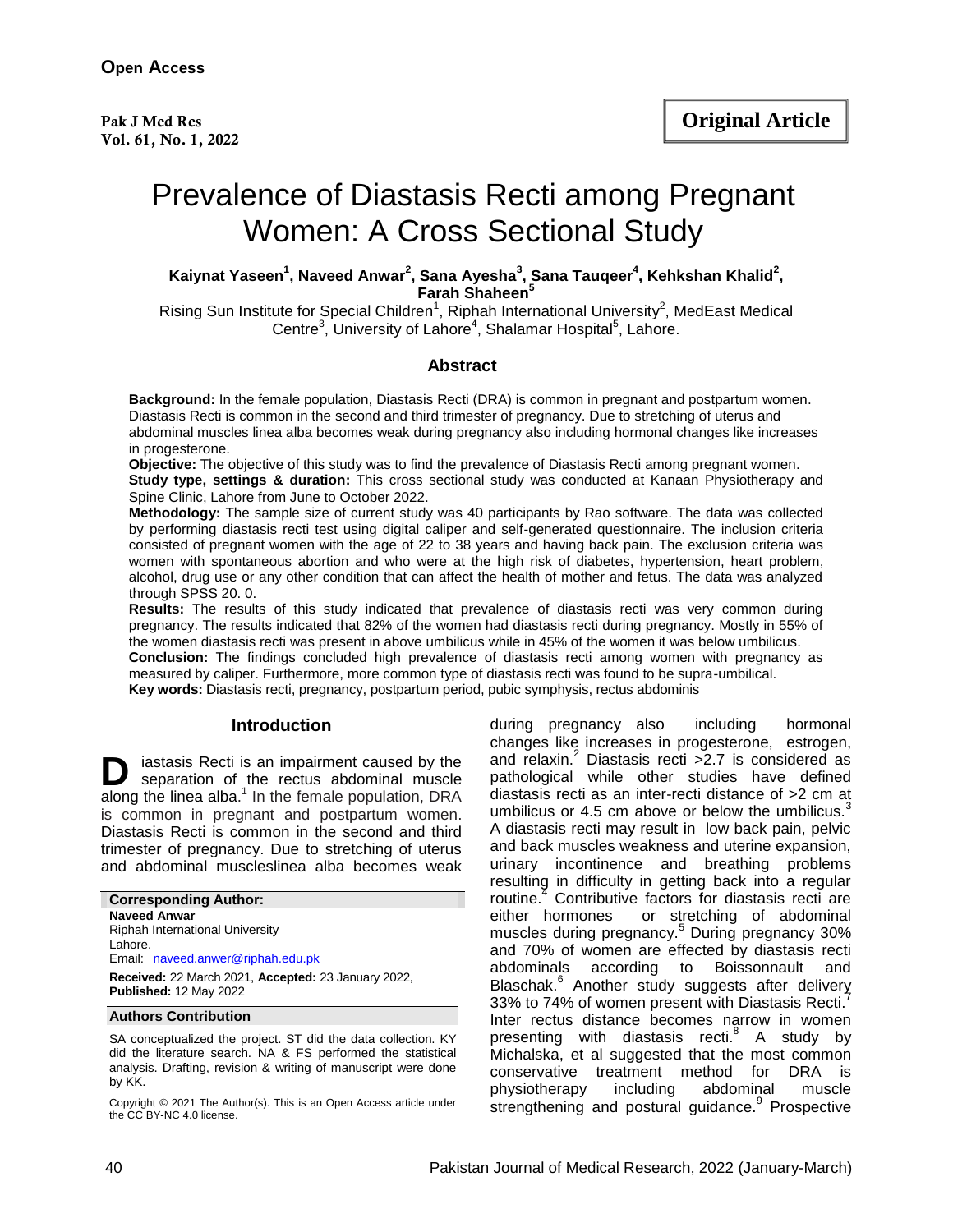study by Chiarello suggested a positive effect of physiotherapy on symptoms of RD.<sup>10</sup> Another study suggests that most commonly used treatment were strengthening exercises of abdominal and pelvic muscles.<sup>11</sup> Mostly therapist use manual techniques, therapeutic exercises, 81.2% use therapeutic modalities and postpartum women includes abdominal muscles training (82.8%) with functional activities.<sup>12</sup> The awareness and rehabilitation of diastasis recti abdominis is quite important among health professionals otherwise it may cause complications in next pregnancy. Therefore, this study was meant to find the prevalence of diastasis recti in pregnant women.

# **Methodology**

This cross-sectional study was conducted in Kanaan Physiotherapy and Spine Clinic Lahore, Pakistan from June to October 2019 including sample size of 40 participants by Rao software Technique. The data was collected by using digital caliper and self-generated questionnaire. The participants fulfilling the eligibility criteria were included in this study. The inclusion criteria consisted of pregnant women with the age of 22 to 38 years and having back pain. The exclusion criteria was women with spontaneous abortion and who were at the high risk of diabetes, hypertension, heart problem, alcohol, drug use or any other condition that can affect the health of mother and fetus. After taking consent from the participant's Diastasis Recti test was done. Participants were lying down with knees bent and feet flat on flat floor and then asked them to slowly raise their head towards knee. Researcher placed the caliper horizontally across the midline of the abdomen at the level of umbilicus and then checked 2 inch above and below the umbilicus. Sinking of caliper into gap showed separation. The width of the lineal Alba was measured from the xyphoid to the pubic symphysis.

The Ethical approval was obtained from ethical Review Committee of Kanaan Physiotherapy and Spine Clinic, Lahore.

## **Results**

The minimum and maximum ages were 22 and 38 years respectively. Results regarding age showed that at the age of 22-28 years there were 28 (70%) pregnant women with diastasis recti and at the age of 28-38 years there were 40(30%) pregnant women with diastasis recti. Out of 40 participants about 11 (27.5%) were primigravida and 29 (72.5%) were multigravida.65% women had low back pain and 35% women did not have any low back pain. Diastasis recti was present in 82.5% of pregnant women while in 17.5% of pregnant women there

were no diastasis recti. Results regarding level of diastasis recti showed that in 55% women diastasis recti was present above umbilicus and level of widening by caliper was 2-2.5cm and in 45% women diastasis recti was present below umbilicus level of widening was 2.6-3.5cm.

### **Table: Frequency table.**

| Frequency | Percentage |
|-----------|------------|
|           |            |
| 28        | 70         |
| 12        | 30         |
|           |            |
| 11        | 27.5       |
| 29        | 72.5       |
|           |            |
| 26        | 65.0       |
| 14        | 35.0       |
|           |            |
| 33        | 82.5       |
| 77        | 17.5       |
|           |            |
| 22        | 55.0       |
| 18        | 45.0       |
|           |            |
| 22        | 55.0       |
| 18        | 45.0       |
|           |            |

# **Discussion**

The results of this study showed high prevalence of diastasis recti during pregnancy also associated with multigravida women. A study by Biossonnault et al showed 27% frequency in the second and fourth trimester and 39 % in post-partum period.<sup>13</sup> This study showed that 82.5% of the diastasis recti was present in pregnant women. Boissonnault and Blackhawk found that it may remain separated in the postpartum period in 35 to 60% of women.<sup>14</sup> The results of this study found an association between low back pain (65%) and diastasis recti abdominis. This is in agreement with the fact that diastasis recti can contribute to low back pain, pelvic and back muscles weakness and uterine expansion, urinary incontinence and breathing problems resulting in difficulty in getting back into a regular routine. This study stated that in 55% of women level of widening by caliper was 2-2.5cm and in 45% level of widening was 2.6-3.5cm. While in other studies, diastasis recti >2.7 is considered as pathological.<sup>4</sup> The awareness and rehabilitation of diastasis recti is very important. Chiarello et al. studied the effects of physical activity in Diastasis Recti. Two groups were included research group with strengthening their abdominals presented one person with diastasis recti and the distance between the abdominals was also lower than the control group which did not perform any exercise.<sup>15</sup> A study by Sancho et al. (2015) compared DRA of vaginal deliveries and caesarean at rest in female and